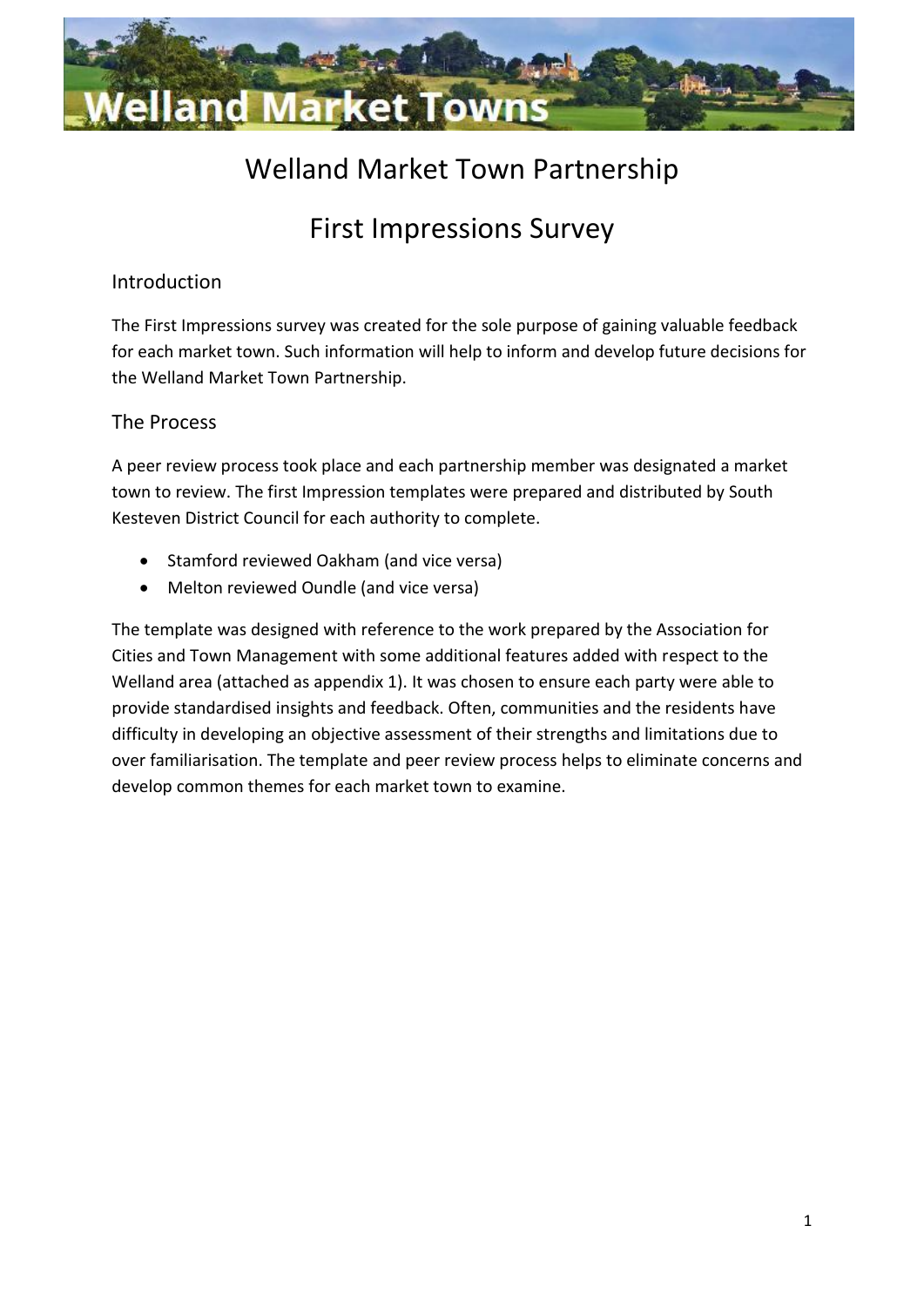

# 1. Overview

It was clear from the responses that the general impressions of all those who undertook the work was that the market towns already offered a good quality experience and the conclusions herein may only apply to some of the towns.

A compilation of the responses have been detailed below. Throughout the Welland Market Towns it has been noted that pedestrian areas and attractive inviting features stand out to visitors. Both Stamford and Oundle exhibit a town presence which is both "attractive and inviting". However, improvements must be made to ensure all towns can incorporate visually appealing shops. Oakham and Melton can both benefit by addressing their empty window displays and examining the floral arrangements within the town.

- From the information presented below, the main issue identifies shop fronts as a key priority.
- Improvements to the physical appearance also play a large part with opportunities to develop a longer lasting presence.
- Cleanliness and well maintained features will help to attract visitors to the area.

# Melton

Good pedestrianised area Lots of empty shops Heritage trail hard to read Empty hanging baskets

# Oakham

Busy compacted town centre Some shop fronts outdated Neglected empty shops Rutland in bloom could be developed further

# **Oundle**

Very clean and welcoming Attractive and inviting Strong sense of pride Good use of Town Trail

# Stamford

Quirky use of advertisement Inviting signage Good pedestrianised area Smart, pretty, relaxed feeling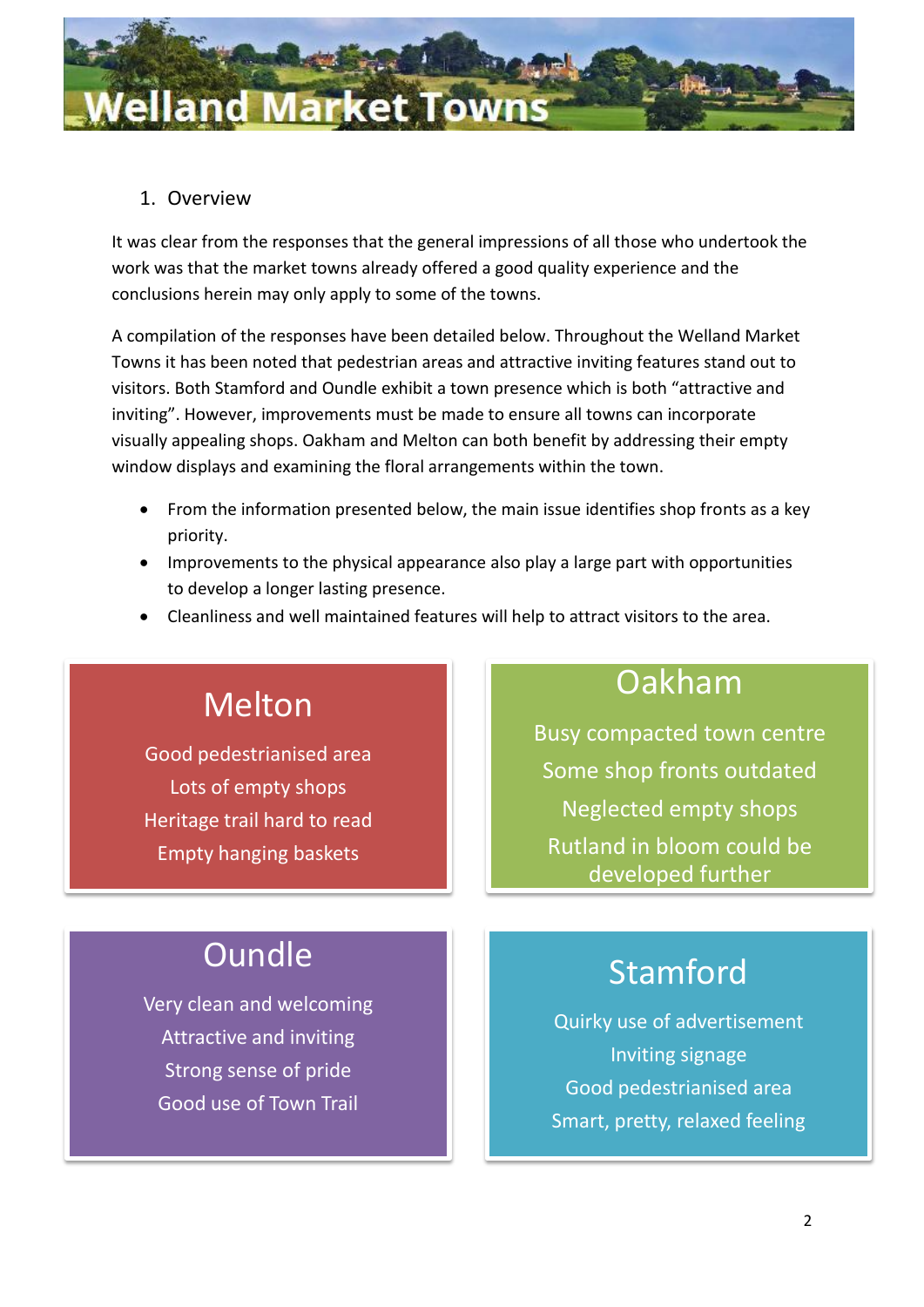

# 2. Expectations

The Welland Towns exhibit strong:

- $\checkmark$  Heritage aspects / period features
- $\checkmark$  Links to food
- $\checkmark$  Traditional businesses and shops

Visitors link the Welland towns to the factors above. The expectations have been gathered through pre-visit online research and common knowledge. These comments help to frame each location and as such, any further marketing efforts would benefit from including these predominant features. Melton has always maintained a rich food offering with Stamford injecting picturesque heritage features. Oakham interlink old period areas with stone buildings and Oundle display small independent shops aligned with traditional town centre history.

Development opportunities include:

- $\triangleright$  Evident marketing to ensure these aspects are clearly identified within the public domain.
- $\triangleright$  Online presence to develop strong market town presence.
- 3. Social Media

Social media presence did not play a large part throughout the towns. Of the 4 towns, 2 had Wi-Fi provision and this had been provided through large chains. Therefore, there is still an opportunity to develop Wi-Fi from a local government perspective. In the surveys, many of the retailers are adapting and reaching new markets available through online shopping. The development of Facebook businesses and individual websites has opened up a platform to share information and sell goods. Local government working in partnership can develop these businesses by providing secure connections to Wi-Fi and developing networks to create prospering online businesses.

4. Online Activity

The level of online presence was varied throughout the towns. Oundle makes the most effective use of the opportunity available online. The excellent rating has been given due to the inclusive use of the Oundle Town council website. Other features include good signposting to the tourist information site, extensive detail and displaying a variety of place specific pictures.

3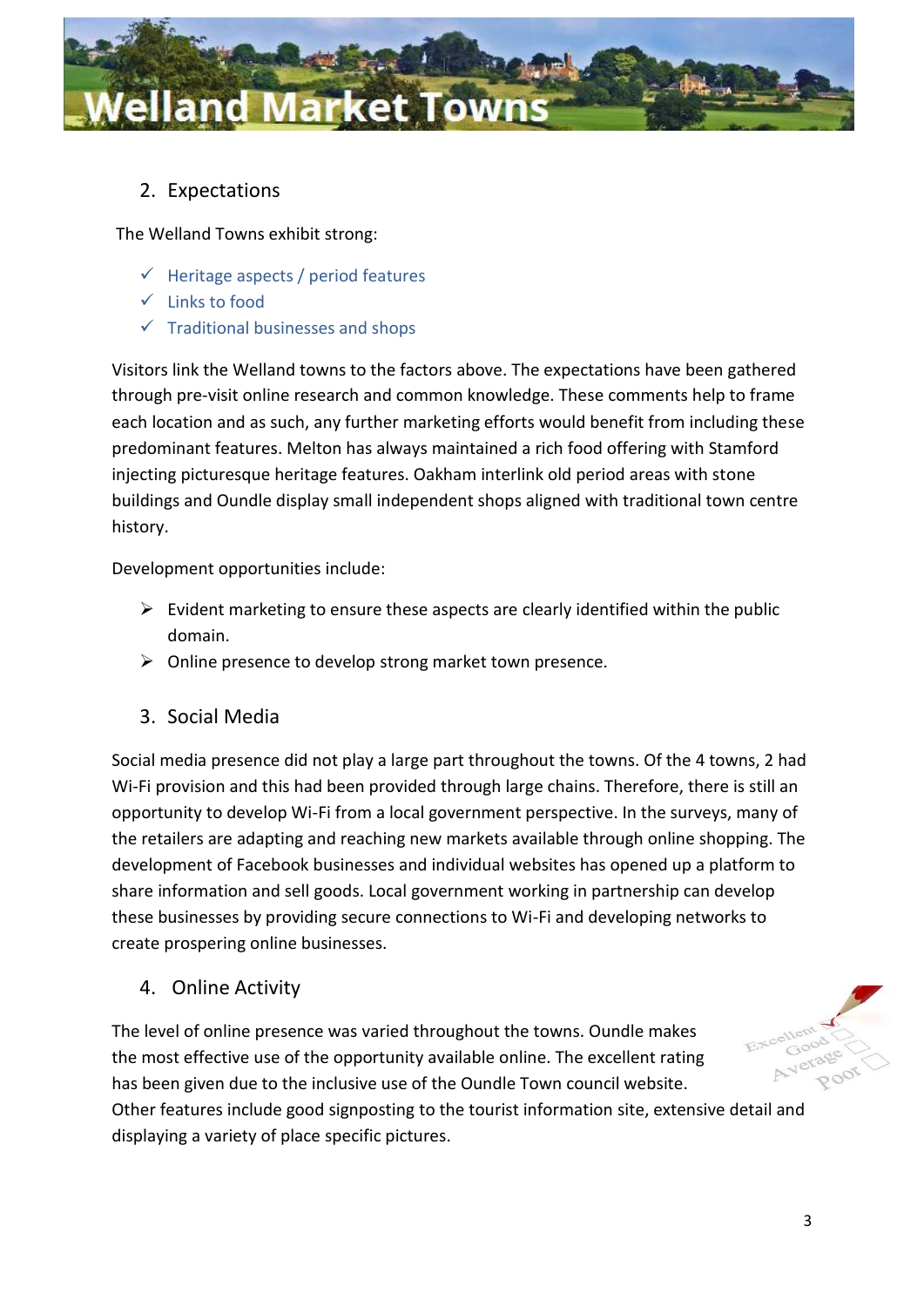

Both Oakham and Stamford had a good rating with an acceptable level of online presence available. The most useful website for Oakham (Discover Rutland) achieved a ranking of 4<sup>th</sup> in a Google search. Stamford received their rating due to the high volumes of positive reviews and good coverage over several sites.

Finally, the Melton offer was lacking detail and users must be prepared to search for specific information. The Council Website was lacking information which resulted in a score of poor.

Significant opportunities are available to develop sites to ensure customers are directed and signposted to relevant themes (highlighted in the expectations section). Online activity should be utilised to ensure potential visitors can access relevant information. Also of note would be the exclusion of the Welland Market town website from Google searches and council host sites. When undertaking simple searches for each of the towns (e.g. Oakham / Melton), the WMTP website does not appear unless specifically searched. Visitors are oblivious to the WMTP site and it is highly unlikely that first time visitor will be searching for e.g. Welland Stamford or Welland Oundle to find the WMTP website.

5. Positive Features

| <b>Melton</b>                                                              | Oakham                                                                                | <b>Oundle</b>                                                                  | <b>Stamford</b>                                                              |
|----------------------------------------------------------------------------|---------------------------------------------------------------------------------------|--------------------------------------------------------------------------------|------------------------------------------------------------------------------|
| • People<br>· Pedestrianised<br>• Parks<br>• Range of shops<br>and markets | • Busy high street<br>• Heritage<br>maintained<br>• Good signage<br>• Very accessible | • Beautiful shop<br>fronts<br>• Market place<br>• Town Trail<br>• Church of St | • Traditional shop<br>front<br>• Good mix of<br>shopping<br>· Pedestrianised |
| • Range of                                                                 | • Clean                                                                               | Peters                                                                         | · Good mix of                                                                |

- sporting facilities
- •Lots to do
- 
- •Good mix of shopping
- •Hanging baskets
- •Warm welcome
- cafe/bars
- •Traditional signs
- •Cobbled streets

All of the positive features include common themes. Variety has been highlighted as a main pre-requisite of successful towns. Both Oakham, Stamford and Melton exhibit a wide variety of shopping activity whilst Oundle provides several heritage elements for individuals to take part. Along with this, positive aspects of the towns include good to high customer service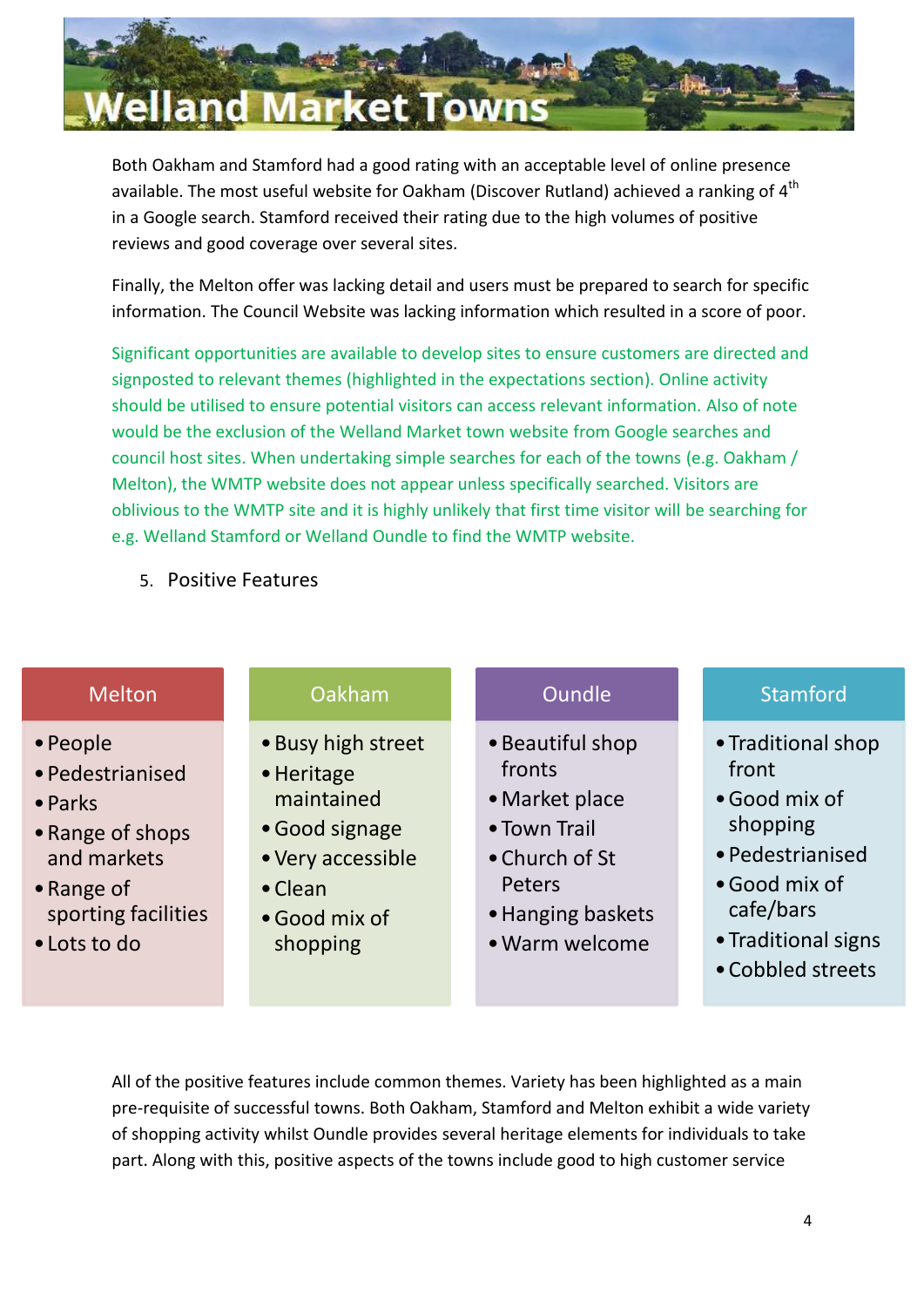

levels, traditional aspects such as the town / heritage being maintained and general cleanliness. Accessibility also plays a key part with pedestrian zones in Stamford and Melton. Oakham has good accessibility due to clear signage and Stamford exhibits traditional signs.

To maximise the pull of the Welland Towns, we must continue to develop our strengths. These include:

- $\checkmark$  Accessibility
- $\checkmark$  Heritage aspects
- $\checkmark$  Variety for visitors
- $\checkmark$  Clear directional signage
- 6. Initial Impressions

Heritage themes were the most predominant within this section and of the 4 surveys, 3 mentioned heritage aspects. Initial impressions focus on the cosmetic features of the towns and the comments included: green leafy surroundings, well maintained features (roundabouts) and Georgian buildings.

Therefore, the priority for all towns would be to ensure upkeep and maintenance of the following:

- 1. Green surroundings and floral displays
- 2. Heritage buildings
- 3. Journey into town
- 7. Parking

The parking found in towns was mixed. Oakham has a good variety of parking spaces both short stay and long stay. Stamford parking is often very busy and it would be well served if more parking could be made available. Short stay parking seemed to be the parking of choice in Melton and the long stay seemed a bit further than expected. Oundle exhibited a good level of free parking within the town centre and it was noted that directional signage within car parks were very helpful for first time visitors.

Lessons learnt would be the implementation of information boards and directional signage from car parks. It creates a user friendly town for first time visitors encouraging visits and developing familiarity.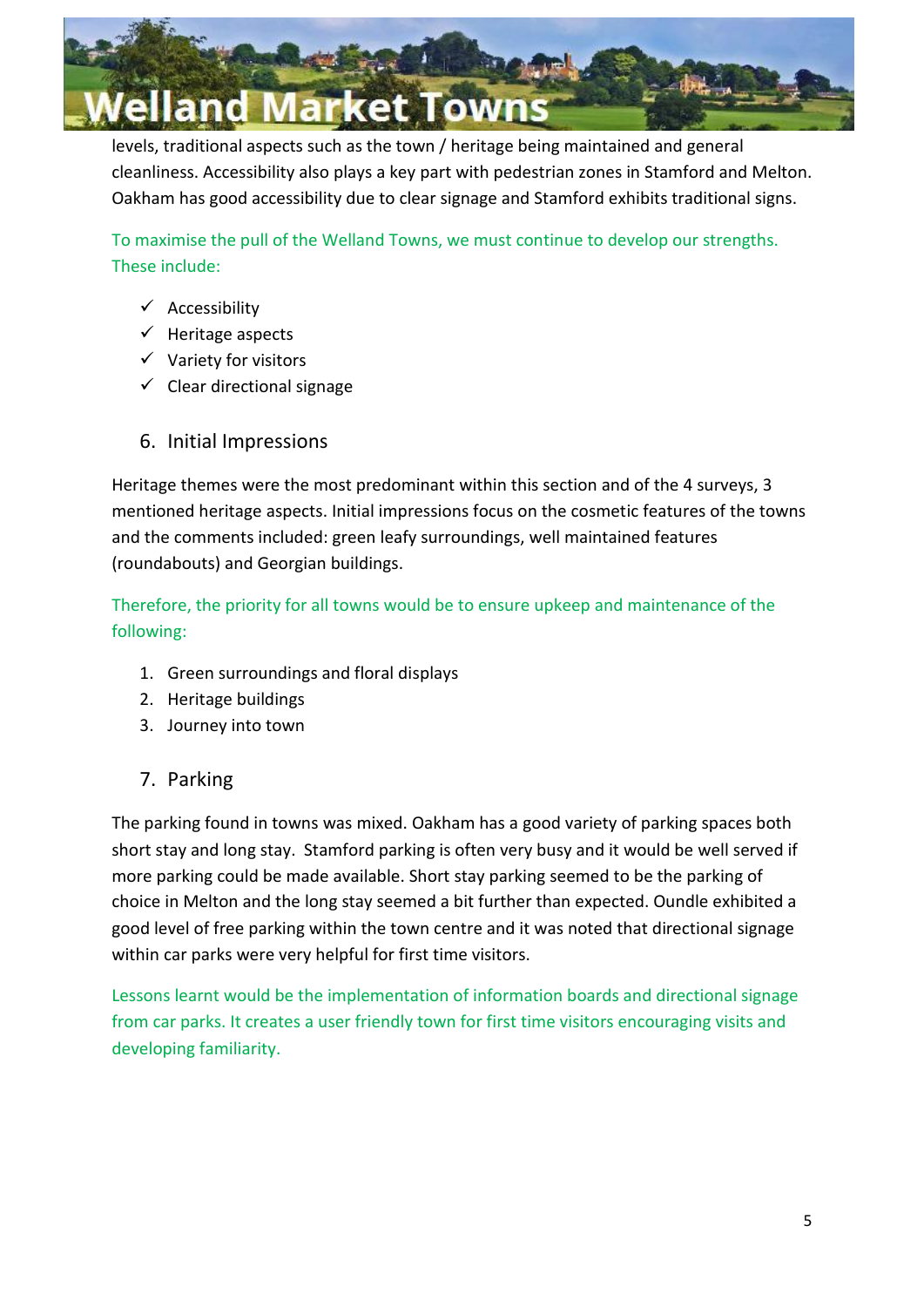

# 8. Signage

Most highly rated was Oakham which exhibited clear regular signage to car parking and town centre locations. Oundle and Melton both scored well with good directions to car parking. However, commercial signage within Oundle could be improved with some designs not in keeping with the history and architecture of the town. Oakham had outdated shop signs in the town area which needed renewal. Stamford exhibited excellent "quirky" signs for their commercial businesses but fell short due to the limited signs available for the town centre.

To improve, clear guidance on signs within town centres would be useful to ensure displays are in keeping with the surrounding heritage. Also, clear directional signage in some of the towns would aid visitors.

# 9. Appearance / Business

The overall appearance for Stamford and Oundle promoted a pretty and relaxed atmosphere. However, Melton and Oakham towns would be helped along with more 'floral displays' to denote pride in the community. All the towns exhibited a good variety of independent, regional and national shops which was roughly split 40% / 30% / 30%. Business shop fronts were scrutinised in the appearance section and the main issue was to ensure shop fronts were in keeping with the character of the area. Many of the towns do this well, however the mix of national shops make this aspect difficult to control.

Areas of improvement should address the degree of empty shops in Melton and some in Oakham. Schemes such as pop-up shops or shop wraps could be explored to mask the affects. Also, with such historic towns, shop fronts will always be important to ensure businesses are in keeping with the tradition of the locality.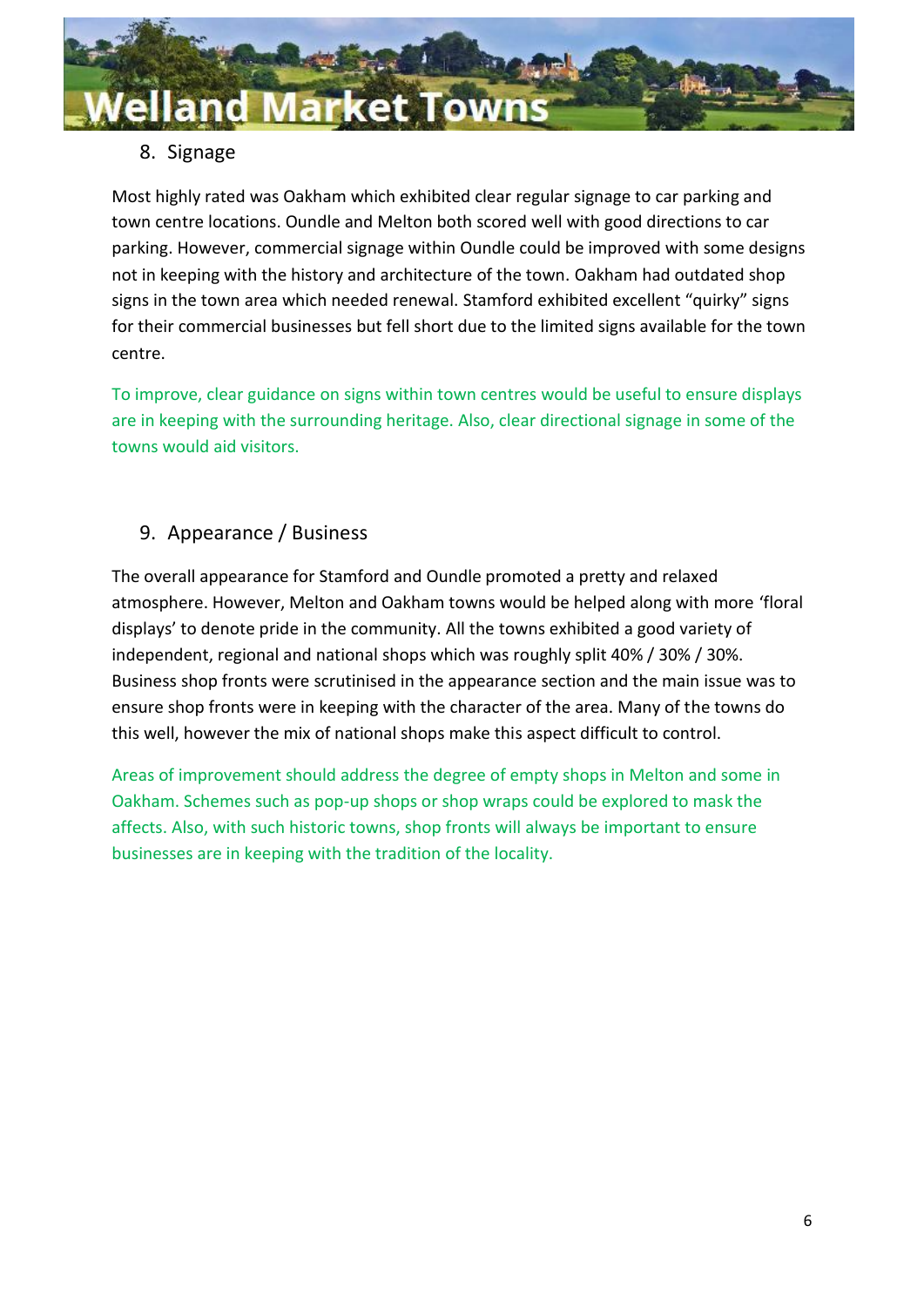

# 10. Actor Section

This section involved the surveyors to take on 3 different roles.

- 1. The tourist / first time visitor
- 2. Potential business operator
- 3. Resident population
- Oundle

### **Tourist**

Locals have excellent knowledge and pride Displaying tourist information

## **Potential business**

Low vacancy rate Rates and rentals reasonable Office space readily available Strong local customer base

# **Resident**

Excellent source of services and estate agents

Excellent recreational facilities

Good choice of education

Strong areas for Oundle include the tourist section which is informative for first time visitors. Aligning this with local knowledge has made Oundle a user friendly town to frequent. Potential businesses will find it somewhat difficult to enter Oundle due to the low vacancy rate but once within, the rates are conducive for trading with a good busy town signalling a wide customer base. Residents are well catered for with a variety of housing, family activities and good education links.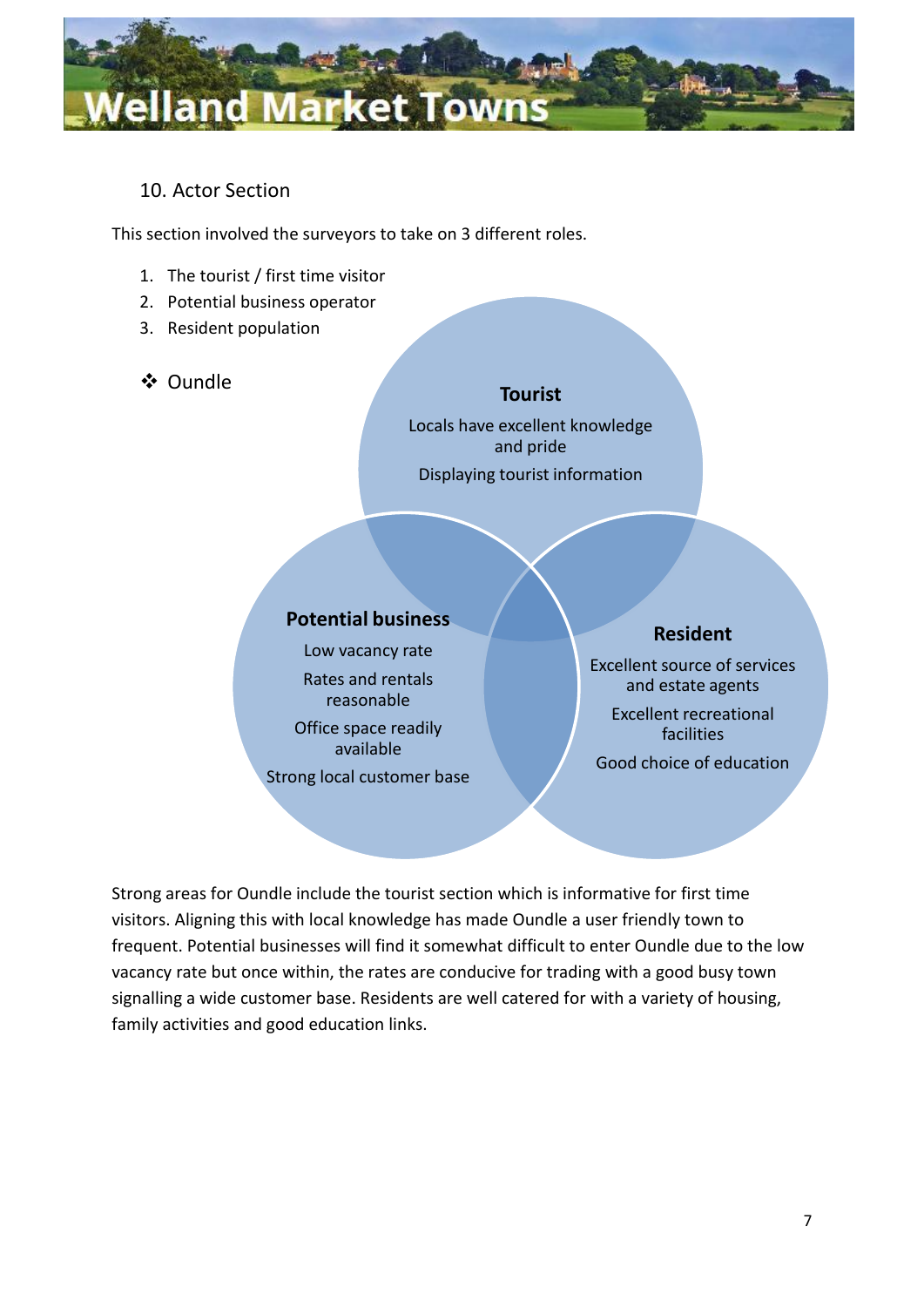# and Market Towns

# Melton

## **Tourist**

Locals have excellent knowledge

Locals expressed it was a good place to live

## **Potential business**

Lots of available shops Potential for more food outlets

Good footfall due to events/markets

#### **Resident**

Good range of housing Lot of sheltered/residential care Excellent sports facilities Locals happy with education

The tourist provision in Melton is strong with good local knowledge and community pride being shown during the visit. Potential businesses are well catered for due to the availability of empty shops and gap in the market for more food businesses. The resident population is well served with good sports facilities and a good level of care suitable for all ages.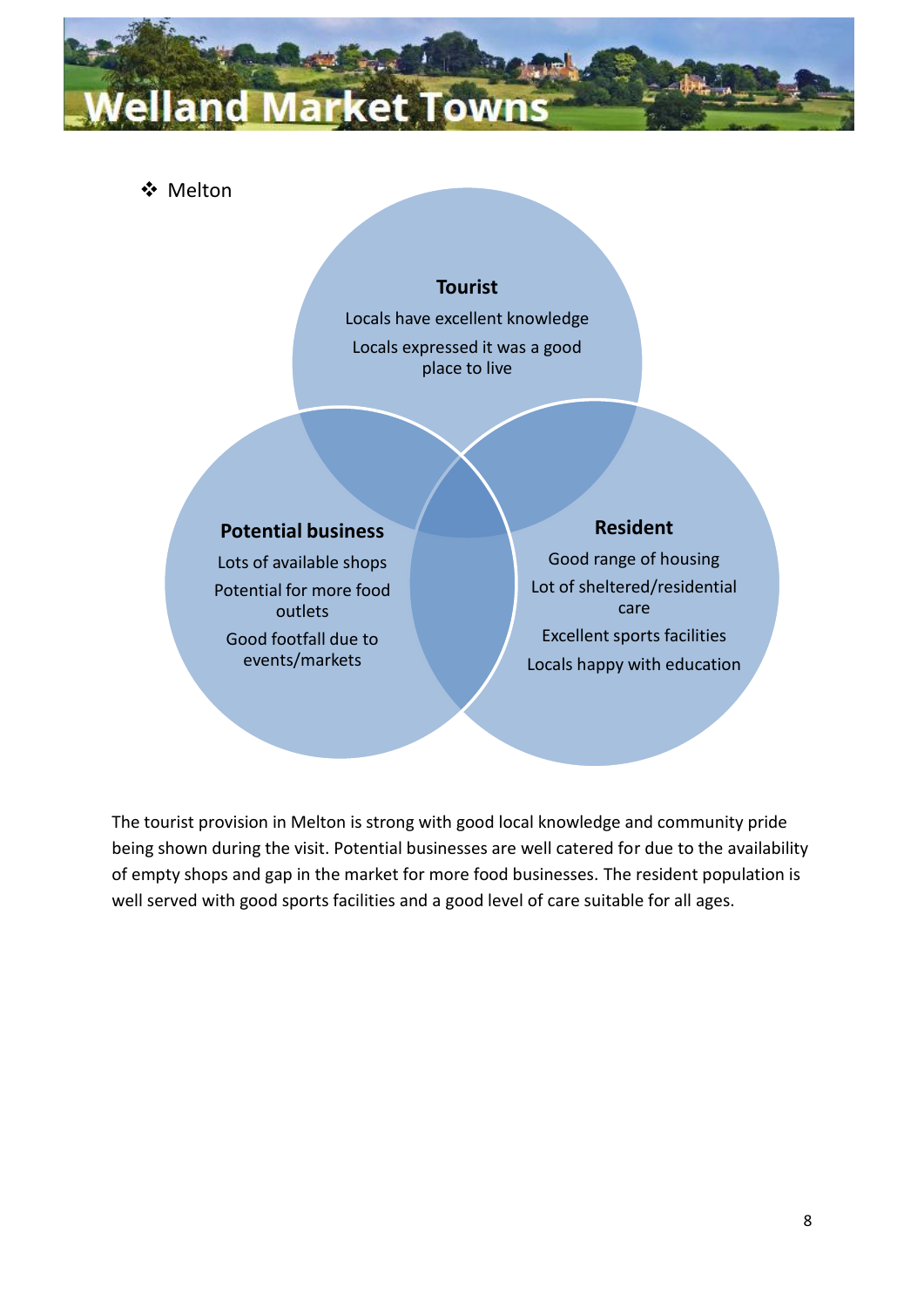

# Stamford

The town of Stamford scores most highly in the tourist and resident category. Tourists will have a wide range of shopping available along with good leisure facilities. The resident population have good transport, leisure activities and schools. However from a potential business operator view, the lack of premises available due to high occupancy rates would hamper efforts to establish new business. An area to examine would be to develop upper floors of shops for either offices or shop extensions. Other opportunities include a greater awareness for coach parking, drop off points and offers to support group tourism.

#### **Tourist**

Locals have excellent knowledge Good mix of shops and lesiure

# **Potential business**

Limited opportunites Upper floors of shops not utilised

## **Resident**

Good public transport Good state and public schools Good lesiure facilities Lack of affordable housing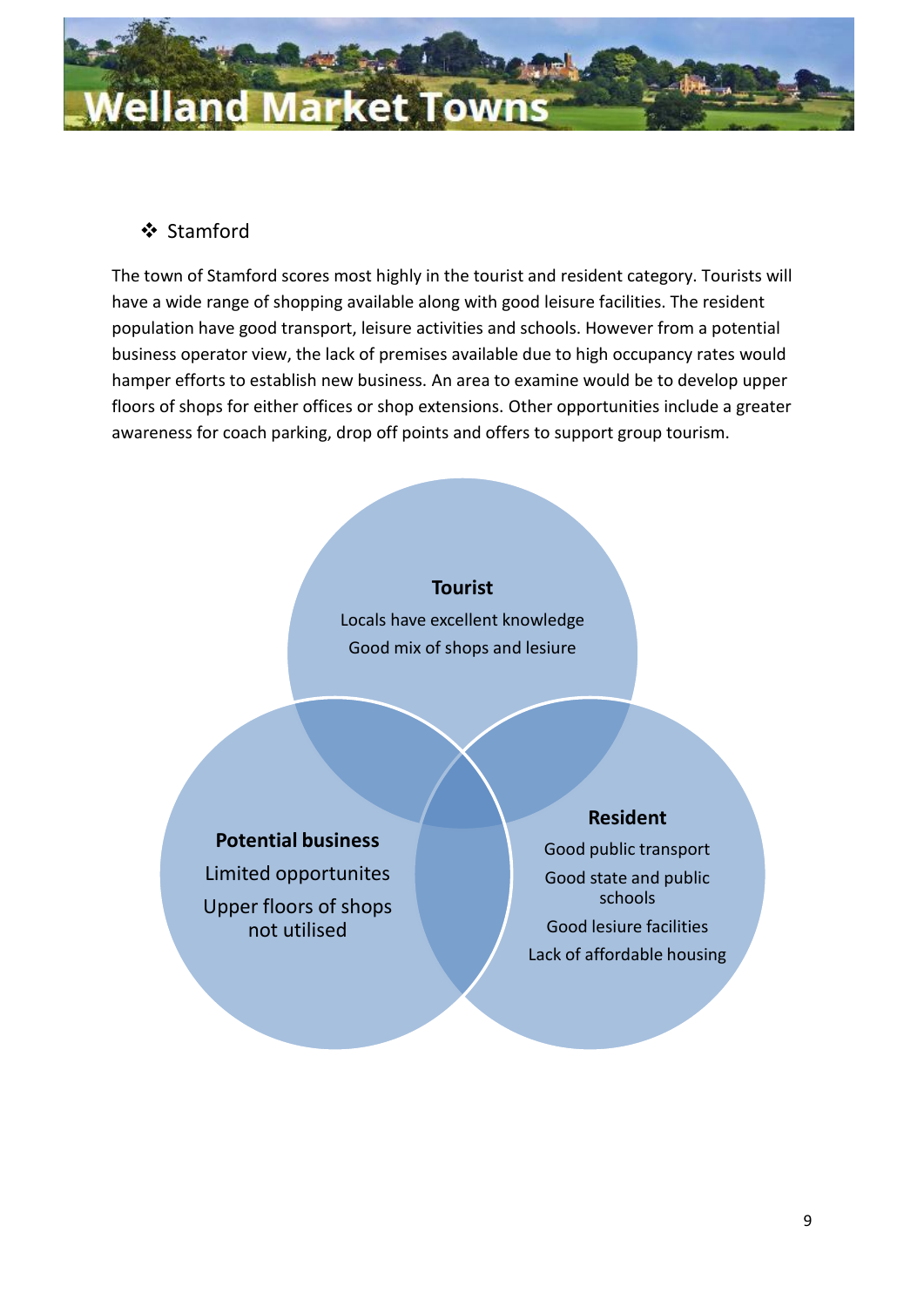

# Oakham

The Oakham town centre is a busy and bustling town with links to distinct heritage features. Positives include the Tourist Information Centre located in the middle of town. The Market Place in Oakham was quiet and peaceful during the visit which would suit visitors when frequenting the heritage areas of interest. Oakham has a variety of shopping for potential residents regardless of age and much of the family population would be well served in the Oakham area. Other positives include a good housing supply. A potential business operator would be well suited with +7 empty shops in the town centre and Oakham should see a growth in new businesses for the future. When taking into account the family demographic and location, businesses can develop a wide customer base.

#### **Tourist**

Tourist information visible and easy to find Market place quiet and peaceful

# **Potential business**

7-10 vacant shops Clean and pleasant location

Demographic for families

#### **Resident**

Mix of shoppers all ages Families well catered for Housing supply good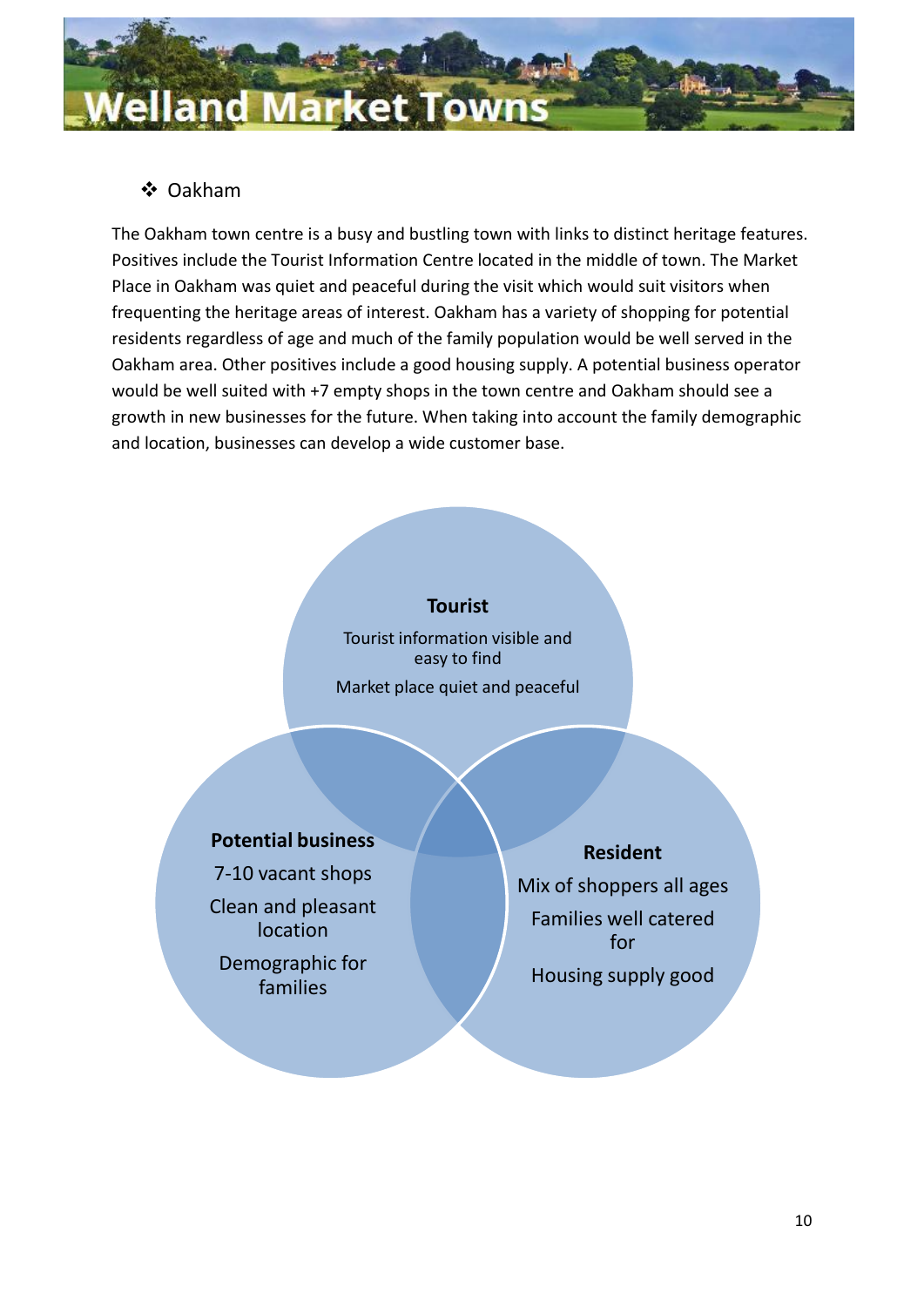

11. Areas for Improvement

| <b>Melton</b>                                                                                                  | Oakham                                                                                                                    | <b>Oundle</b>                                                                             | <b>Stamford</b>                                                                                                                                           |
|----------------------------------------------------------------------------------------------------------------|---------------------------------------------------------------------------------------------------------------------------|-------------------------------------------------------------------------------------------|-----------------------------------------------------------------------------------------------------------------------------------------------------------|
| • Empty shops<br>neglected<br>• Lack of colour<br>• Unused<br>hanging<br>baskets<br>• Confusing<br>road system | • Stronger USP<br>• Dated shop<br>fronts<br>• Unkept empty<br>shops<br>• Lack of floral<br>displays within<br>town centre | • Long stay car<br>park signage<br>• Events board<br>in market<br>• No arrival<br>signage | • St Johns traffic<br>• Limited<br>signage to<br><b>Meadows</b><br>• Limited signs<br>to bus station<br>• Cleanliness<br>• Limited use on<br>upper floors |

The areas for improvement across the board for the Welland towns signify 3 main features:

- **x** Signage
- **x** Shop fronts
- **\*** Improvement to public realm

Signage within and around the towns need to be developed to ensure first time visitors can frequent the town autonomously. Due to over familiarization, we often navigate through the towns with reliance on our individual compass and are unaffected by the restraints of first time visitors. Therefore, to ensure visitors can reach town attractions and central locations easier, a variety of signs can be implemented (see recommendation section)

Shop fronts have also been a problem in the towns either due to neglected empty units or outdated frontages. Although change could be seen as incremental, the impact made on first time visitors would be substantial. First Impressions are only made once and in order to capture the audience of visitors, the outcome must always be carefully managed. See recommendations for ideas to improve shop fronts.

Improvements to the public realm are an important part of the towns and a majority of the locations have floral displays and planters. However, the continued use of these has diminished and the authorities/businesses should be encouraged to use the surrounding opportunities more effectively. The cost for implementation is minimal; however the impact on the town is significant.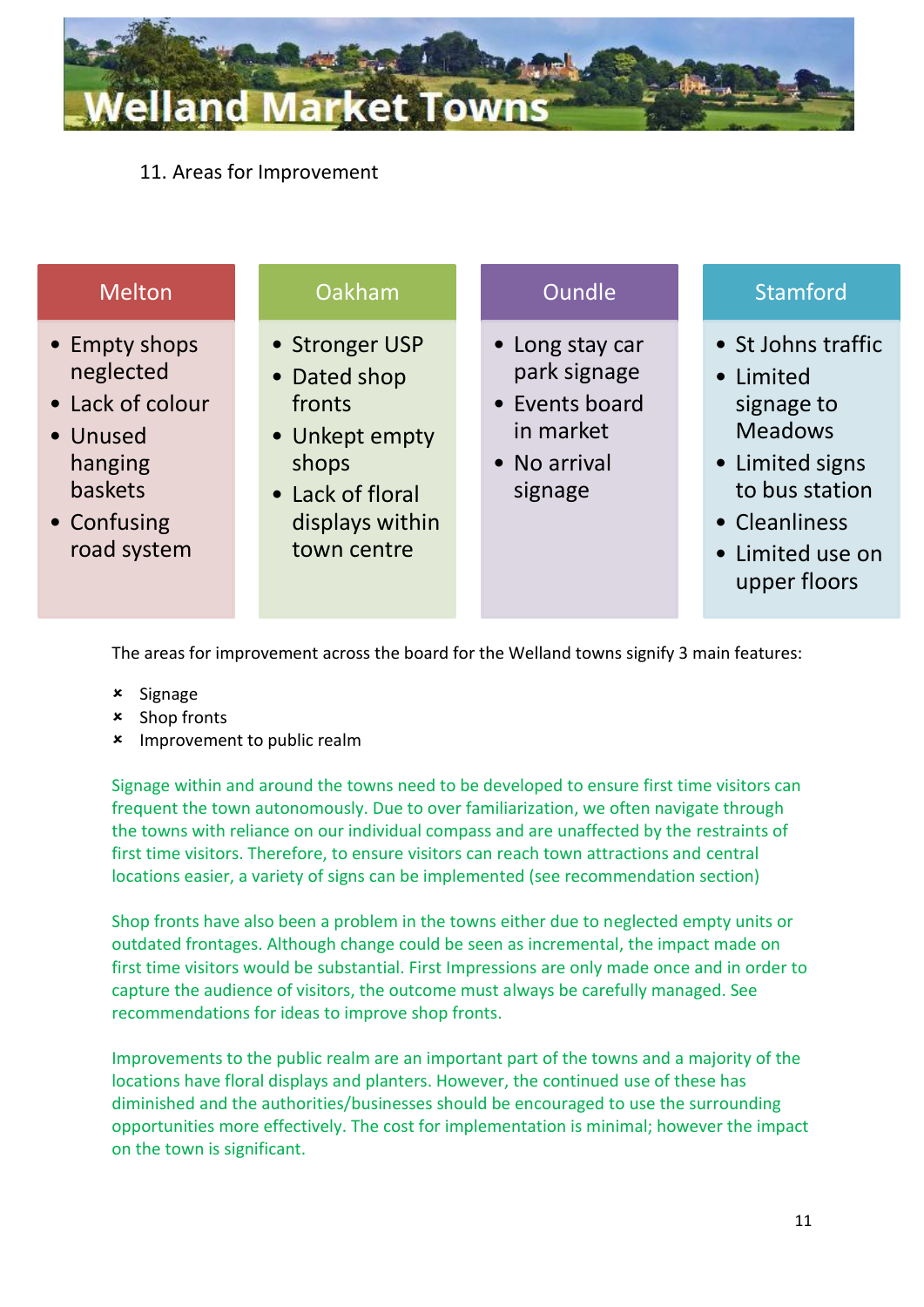

The areas for attention below align with the areas for improvement above. However, other areas to be aware of include errant parking in the town centre and ensuring due care and attention for disabled visitors.

# Ideas to share

- Postivity of shop keepers
- Pedestrian zones
- Variety of markets
- Enhanced town centre frontage linked to heritage
- Compact retail area

# Areas for attention

- More visually attractive
- Smarten up empty shops
- Signage for car park
- Parking on pavements
- Hanging baskets/planters
- Disabled persons access guide

# 12.Ideas to share

Some of the ideas to steal include larger scale projects such as pedestrian zones however much of what can be achieved can be developed through local authority work. Shop Front Improvement Schemes can be implemented to align shop fronts with heritage features, markets can be developed intensively to build variety and more could be done to publicize our retail offering.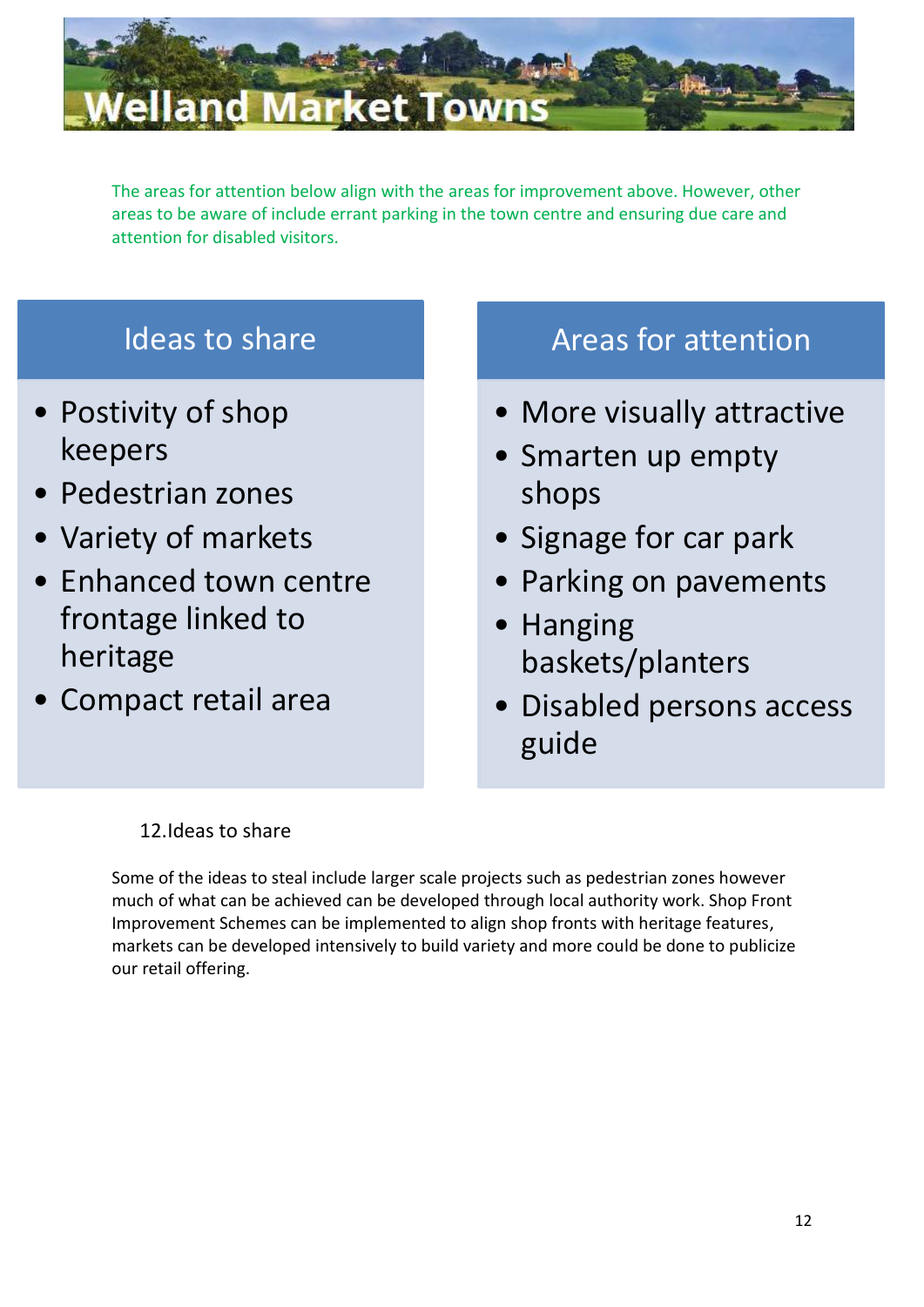

# 13. Conclusions

The conclusions from the survey have identified 4 key areas for improvement which are:

- $\checkmark$  Signage
- $\checkmark$  Shop fronts and heritage features
- $\checkmark$  Improvements to the Public Realm
- $\checkmark$  Online presence.

These issues have been repeated throughout the comments and notes taken during the First Impressions survey and therefore warrant recommendations to improve the area.

**E** Signage

Much of the signage into town was exemplary and most of the road networks were easy to navigate. However, the problem arose due to directional signage once first time visitors had arrived. With no mapping system of the town tourists would be unaware of specific locations and efforts to improve this have been outlined below.

#### Information Boards

Developing information boards for larger capacity car parks would aid the journey into town for visitors. Often, initial directions and movement into town can be difficult and as such the information boards would help to establish a mental reference.



#### **Signposts**

Another comment revealed the difficulty when moving around the town. Visitors are still unable to determine where points of interest can be found and signposts would be useful in smaller car parks and prominent central places. Signposts can be created to be unobtrusive whilst still being able to keep with the heritage features of the town.



## Shop Fronts / Heritage Features

Some of the shop fronts were outdated which made it difficult to align with the heritage features around the town. Furthermore, empty shops were neglected and often seemed out of character with the rest of the town. The recommendations below help to restore the balance of the town in a variety of ways.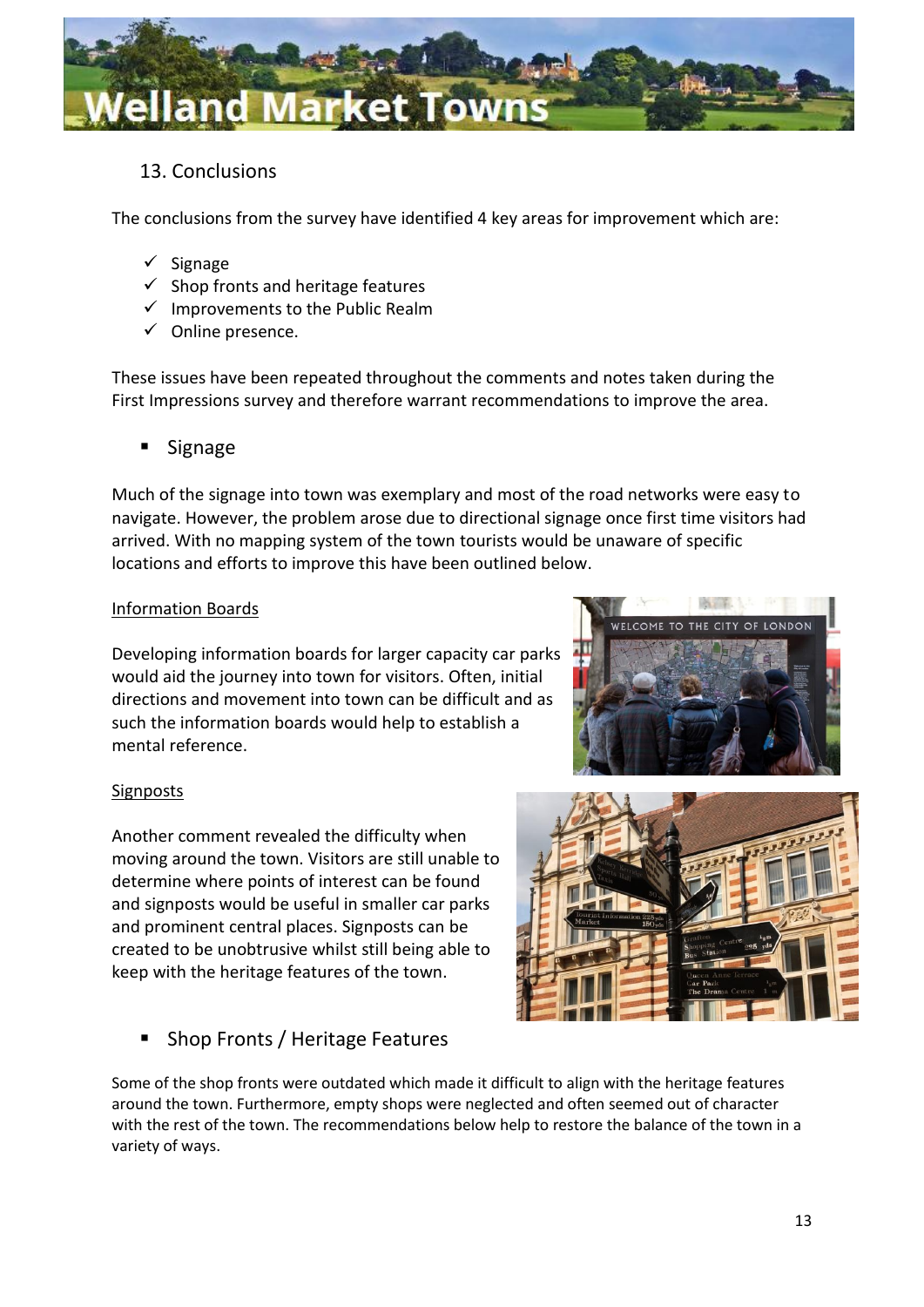

#### Shop wraps

Often, empty shops leave a large gap in the town and works against the character of the area. Therefore, developing shop wraps with organizations and the estate agents will help to mask the detrimental void left as a result. The shop display shown here served as an advertisement and read: 'This space could be yours'.



#### Shop Displays

Working closely with letting agents and estate agents will help to develop stronger relationships. This can develop into shop displays with a variety of organizations or events. Shop displays are inexpensive and can often link to the heritage of an area turning empty shops into local promotion and events.

> (Picture above) Former Body Shop being used for a temporary photographic exhibition.

change

#### Shop Front Improvement schemes

To ensure that our heritage can be preserved within the town centre areas, shop frontages will play a key part in determining the general impression of an area. Schemes such as the Shop Front Improvement will help to boost local community pride, establish market towns as a destination to visit and develop links with the business community.